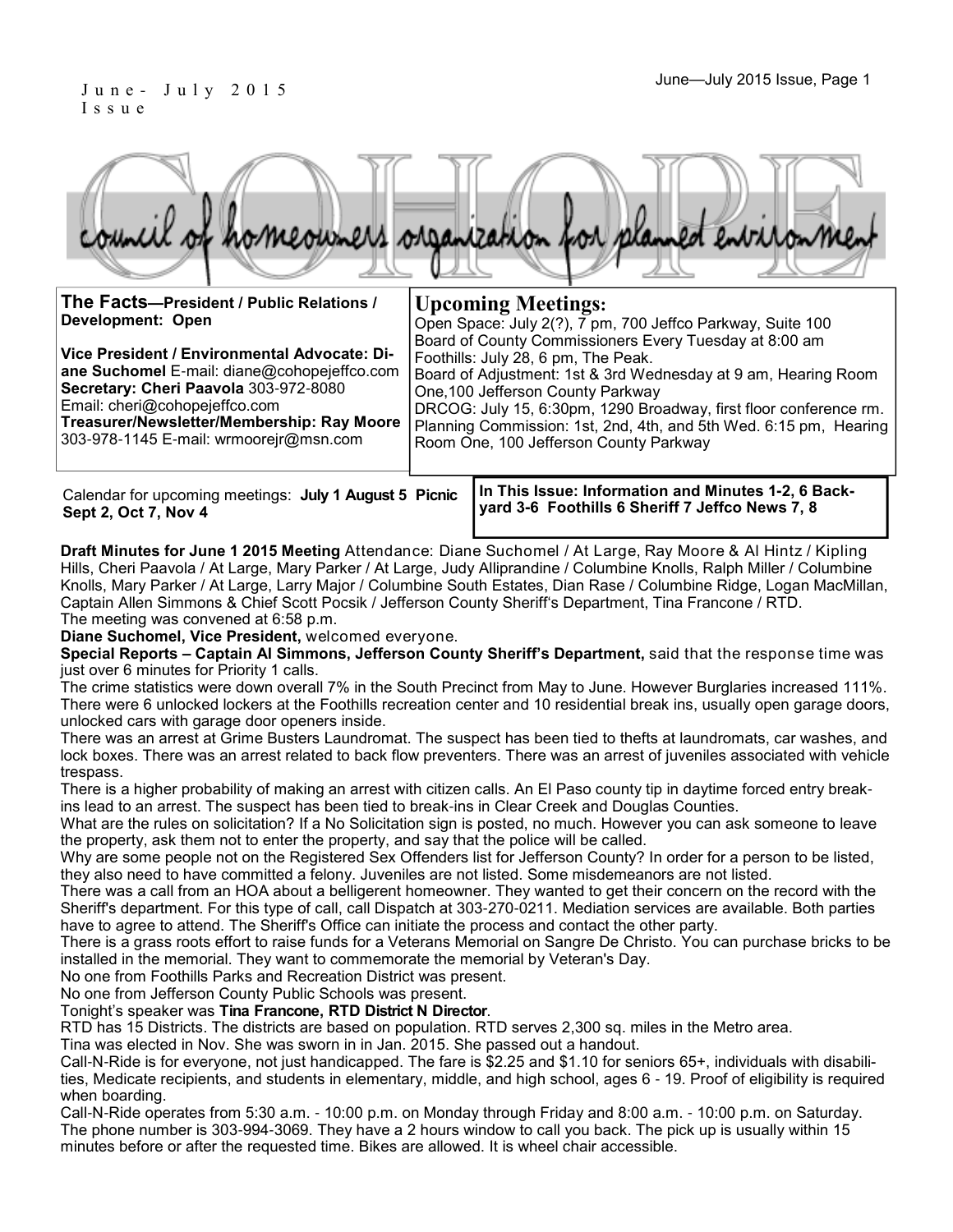Route 77 on Ken Caryl runs 5:30 a.m. - 10:00 p.m. every hour as of Aug. 1. It was every hour during peak hours only. Route 100 service has been reduced every year during the summer due to reduced ridership. The kids aren't going to school.

The Lockheed Martin service is planned to be deleted. They need 4 riders per hour. At this time, they have 6 riders per day.

The new fare rates are doing away with paper transfers. But you can purchased full day cards that allow you to ride any allowed vehicle all day. You can purchase them at the normal places like King Soopers.

When the downtown to DIA service is open, what is the best way to get to it? Go downtown from either I-25 and Orchard or the light rail from Mineral. You can use Call-N-Ride to get from home.

The first time you use Call-N-Ride, you have to call. Then you can make a reservation on-line. You can also make standing reservations such as going to work every day.

Initially Call-N-Ride was temporary. Has the special grant expired yet? No. They should not loose their 6311 funding as long as the ridership is maintained.

Every 3 weeks the upholstery is cleaned and repaired.

How many Call-N-Ride buses are there in Jefferson County? 3 in south Jefferson County; 1 goes to Lockheed Martin. If you go to the Park-n-Ride in the middle of the day, it is very hard to find parking. Yes, they are discussing it but do not have a solution. They hope that extending the lines will help.

The northwest corridor is having issues. They have right of way issues. There are concerns about ridership. It is still in negotiation.

Raised parking was suggested at the Mineral Station at one time, but the neighborhoods nearby objected. That was 7 years ago. It might be accepted now.

In Jan the rates will be raised from \$2.25 to \$2.60. If you buy a Smart Card, you get a 25% discount. A day pass is 2 times the normal fare rate, but you can ride wherever you want.

Are common hospitals such as Porter or Swedish in the Call-N-Ride areas? No.

The ticket purchase for Light Rail is too complicated. This should improve with the rate changes. There will be simpler zones. They do get a lot of complaints about this.

Was there a skimmer at the Light Rail? Yes, They check for this regularly now.

There is a Photo Club that takes pictures of trains. Occasionally they draw the attention of a guard. Call Tina, she will let Security know what is going on when they take pictures.

They will have tours when the new routes are introduced. If you are interested in a tour, contact Tina. Her cell phone number is 303-800-6575.

The budget process is coming up soon. They are looking for a new General Manager.

#### **Reports from Officers**

Roll Call was taken. We had 8 members present and we have a quorum.

We do not have a President.

**Ray Moore, Treasurer,** was present. We have \$1,830.91.

**Cheri Paavola, Secretary,** was present. The Minutes for May were approved.

**Diane Suchomel, Vice President,** was present.

The new Foothills Parks and Recreation District representative for Ward 5 is Lori Boskako.

On June 4, there is a Community meeting at Red Rocks Fellowship Church from 5:00 - 8:00 p.m. about the rezoning on the northeast corner of Simms and Belleview for a gas station, day care, etc.

The plan is out for the Riverstone Project on the southwest corner of Belleview and Alkire. They are planning 256 apts. A new Metro District is being proposed for Belleview and Simms.

There was a amendment proposed for the ODP at Belleview Village. It was for 290 apts. The amendment was for single family detached and single family attached homes, Duplexes, and Townhouses.

Some may have seen the strange trap in an ash tree. They are looking for Emerald Ash Borers.

What is the status of the Safeway at Ken Caryl and Pierce? We haven't heard anything.

The auction at Fun City is Friday and Saturday. It will become a Doctor's office building.

The RAB was officially dissolved. It was the Advisory Board for Air Force property at Lockheed Martin.

For our speaker in July, we have contacted our Legislative Representatives.

**Old Business** The position of President for COHOPE is still open.

We will not be doing Summerset this year.

**New Business** We will not be able to meeting at the South Precinct in Oct., Nov., and Dec. Should we try to schedule Lilley Gulch?

Columbine Hills sent letters to homeowners who live on corner lots about Line of Sight violations. 3 people have resolved their issue. Zoning suggested that they send them a list with the 4 worst offenders. It was suggested that they send the entire list of offenders and CC someone higher up.

Tina Francone wanted to become an At Large member. She was approved.

**Announcements** None.

We adjourned at 8:23 p.m. —*Cheri Paavola, Cohope Secretary*.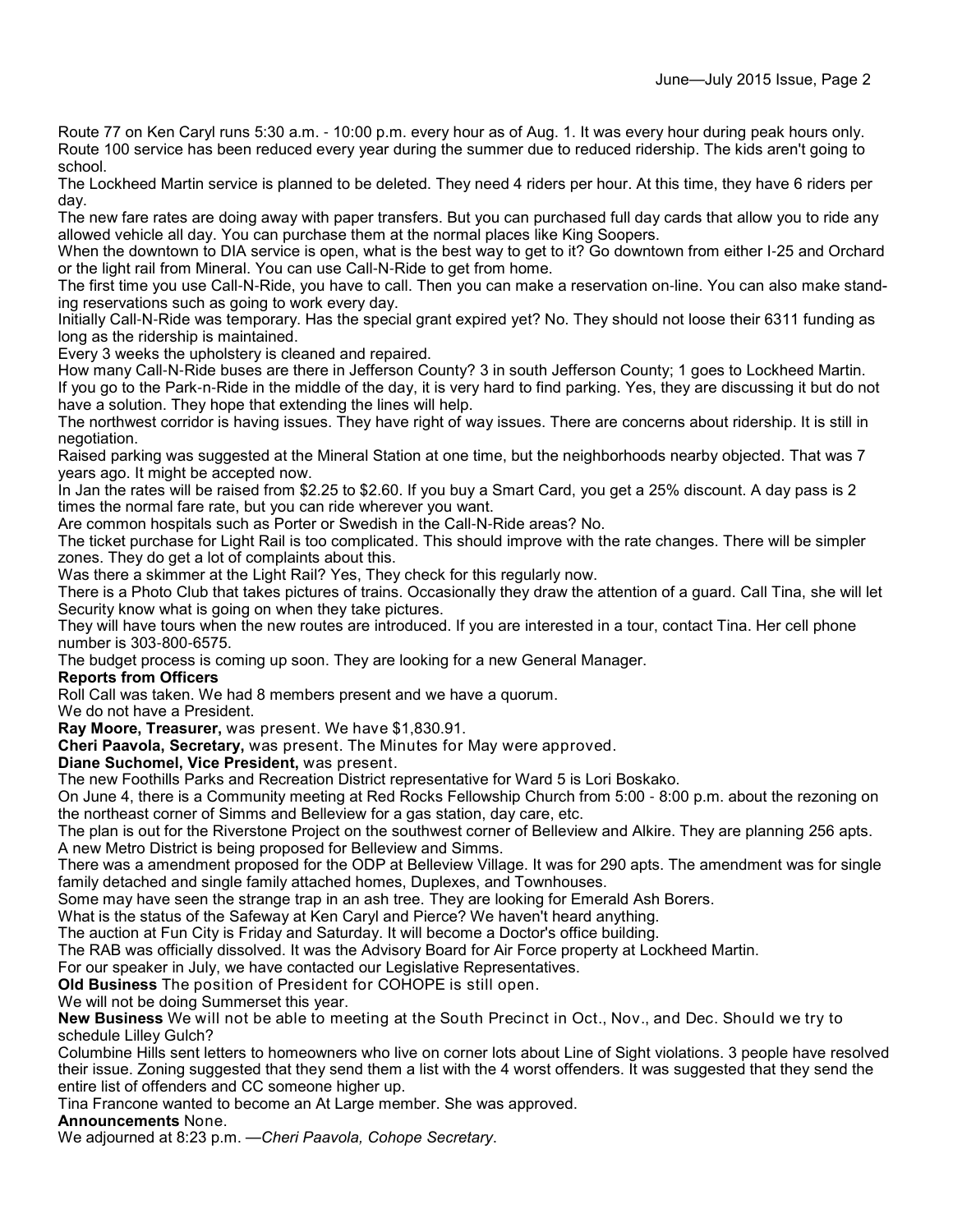# **THE BACKYARD**

## Columbine Hills News

*From* **President's Corner June 2015—** And Happy June to you!! I hope we are done with the monsoonal rains for a while. My garden is in and things are starting to show signs of growth. Bring on the vine ripened tomatoes. Past news includes the remaining few folks that haven't yet cleaned up their corners that partially block the vision of drivers. Kudos to the majority of you that have cleaned up those corners – thanks so much for taking care of that. Plus we are making serious progress on getting our stone sign on S Kendall erected, if you'd like to pitch in, please e-mail me for specifics. Also thanks to DeAnne who helps so much with the "zero-scape" project in the park on S Canyon; she's done more than just give advice on which plants would work best. Give her your thanks when you see her crew out there. I'm still looking for "quadrant reps" to help us coordinate events in our community. If you are willing, please e-mail me or come to the next board meeting in the park.

When you get this, it'll just be a day or two until our dumpster day at CHE. Let's get those broken limbs and old furniture removed. I'm still working on getting an electronics company to come to take TV's and computers – I'm not holding my breath on that one though. Look for news about our summer Garage Sale scheduled for the 26th and 27th of June . We are planning to have a "Bike Parade" for the kiddies on July 4th. We plan to have prizes for the bikes that have the best decorations; more news about that to come. We would love some ideas for a fall activity. We are making plans for a winter Hay Ride in December. I appreciate you all, and the concerns you have to be a good neighbor. This would be a great month to host a "block party" for those on your street. I look forward to seeing you all out and about this summer. *Randy Montgomery* - *rmontgomery@frcs.org CHICA President*

*From* **May 2015 Board Meeting**—Officers/Board Members in Attendance: Randy Montgomery, Ralph Miller, Michaelle Otto, Steve DeMarco

Treasurers Report was presented by Ralph Miller. Randy moved to have the report approved and Steve 2nd the motion **Old Business: Entrance Signage:** CHICA is trying hard to finalize the location of our sign and the rock it is going to be on. We are working on getting the large rock we have, placed with the signage for Columbine Hills by the entrance to the neighborhood by Schieds BBQ. We have other signs to post in other locations. Randy will be talking to the neighbors in these locations to keep the process moving in the right direction. Thank you to our boy scout Brett for being so patient with our process.

Membership has increased.

**Site line violations:** The letters have gone out. Thank you to all the residents who have cured the violation(s). If you have not complied with our request, please do as we do not want to report anyone to the county.

**New Business: Election of Officers:** Elections took place and the following positions were filled as follows: Vice President – Don Hochhalter, Treasurer – Pat Miller (re-elected) ,Secretary – Michaelle Otto, 1 member at large – Jennifer Gerdes

Reminder: You must be a paid member of CHICA to attend a meeting and/or be on the board.

Xeric garden is needing help. There was also a suggestion of offering to memorialize someone with a plant or plaque. Still considering that suggestion.

Summer Yard Sale: June 26&27 Sponsored by Jennifer Gerdes @ Innovative Real Estate Meeting was adjourned at 10:45am.

## Columbine Knolls Voice

**Covenant Amended** The Columbine Knolls proposal to amend C-9 section of the covenants has been approved by the majority of the property owners. The amendment was filed with the Jefferson County Clerk and Recorder on September 16th, 2014, and became effective that day. The Covenants now read as follows:

C-9 Pets: Household pets such as dogs, cats, and other such animals that are allowed by Jefferson County Zoning Resolution (as may be amended from time to time), may be kept on any lot, according to the standards set forth therein, provided that they are not kept, bred or maintained for commercial purposes.

## **Columbine Knolls South II REVIEW**

*From* **President's Corner** What a Summer is just around the corner and our community kicked it off with our CKSII HOA sponsored Annual Community Garage Sale June 5th and 6th and large item pickup on June 10th. Thanks to Steve Kalney for posting the Craigslist Ad and Jennifer Blake for the assisting me in hanging the banners. I hope all of you made lots of money and got rid of some of the things that you did not need! Also, summer means the kids are out of school and more kids will be riding bikes and playing outside. Please be especially careful as you drive through the neighborhood.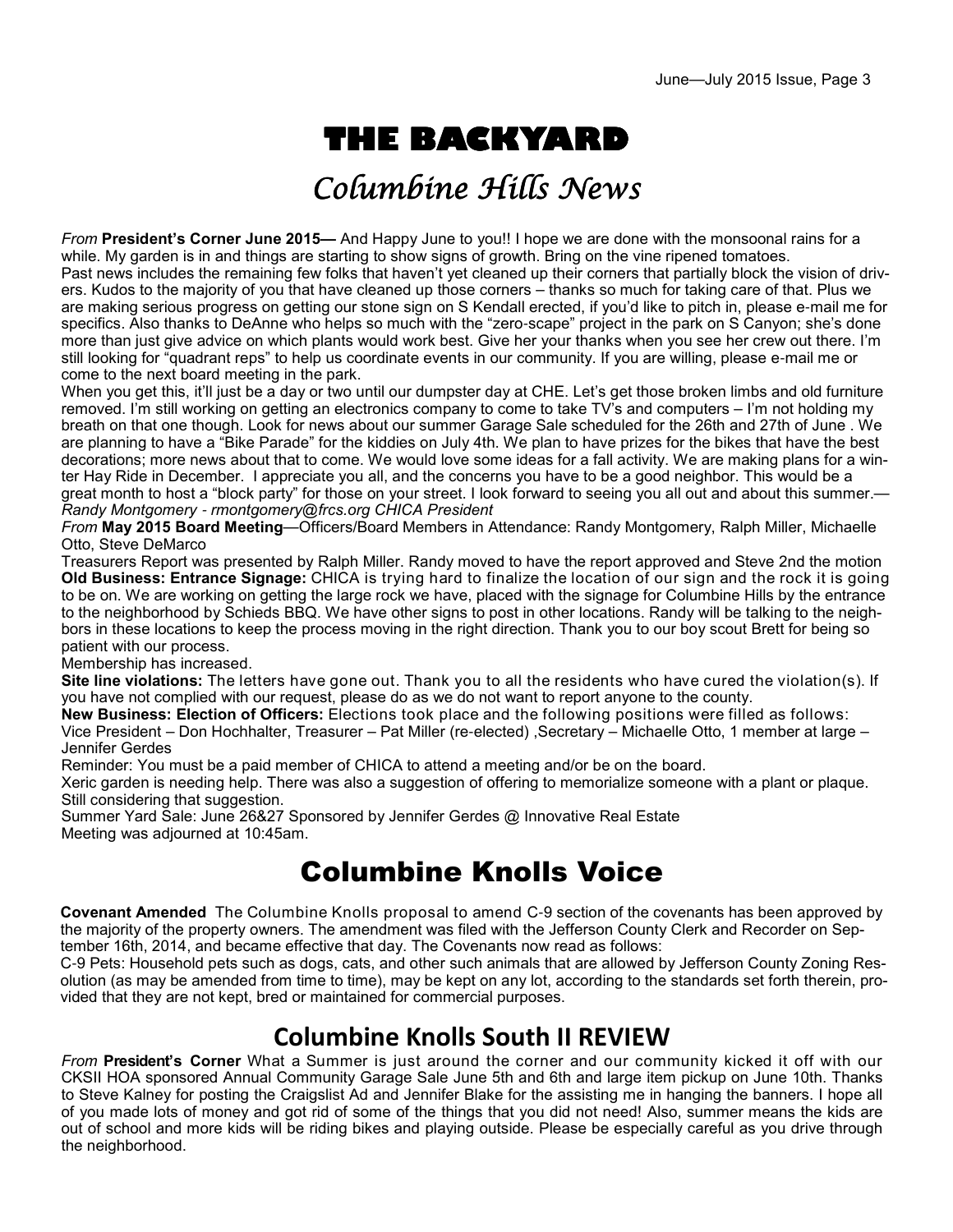We had an excellent meeting in April which was attended by both board members and two guests of the CKSII community. As always, we welcome all CKSII members to attend these meetings. A special thanks to all those who take time out of their busy schedules to attend the meetings and show interest in our community. It is great to have community members take the time to come to our meetings to let us know what is on their minds. Thanks to all those who attended. Please check the April minutes to see what was discussed.

I wanted to extend a thank you to Greg and Barb Steward for all their assistance regarding interpretation of the covenants, providing Website updates and Newsletter editing. A lot of time and effort goes into these efforts and should not be taken for granted.

As you drive through our neighborhood I encourage you to take time to look around and admire how beautiful and well maintained our neighborhood is. Please remember that it is up to all of us to keep up the high standards and expectations that results in our homes and the neighborhood looking nice. Another thing you can do, if you are not already a member, is to join the CKSII HOA. Get active and involved! You can make a difference.

The next CKSII Board meeting will be June 9, 2015 at 7PM at the north kiosk in Coronado Park. Hope to see you there! — Jon Brouillet, President CKSII HOA

## Columbine West Civic Association Newsletter

*From* **A Moment With The Board** At the May 12th CWCA meeting at Dutch Creek Elementary, business was conducted as usual. The Officers, Board members, a few new & old faces were in attendance. Thank you again Don Mullins, for taking on the task of CWCA Newsletter Coordinator. Newsletters will be available for pick up at 7860 W. Portland Ave. The Fall Festival in October will be offering a chili cook-off, (with prizes) potential neighborhood car show plus more items being planned. Watch the newsletter for more details. Officer and Board members were elected. Thank you Sue Stevens, Henry Niekirk and Don Mullins for volunteering to become new Board members. Remember if you have any suggestion of ideas, call the voicemail, drop an email, just contact us. Please call the CWCA voicemail at (303-904- 8218) or email us at cwcatalk@gmail.com. Look forward to hearing from the community. Residents are encouraged to attend any monthly meeting the next one is June 9 th, 6:30 p.m. at Columbine West Pool Pavilion, second Tuesday of the Month. June, July & August will have the meetings at the pool pavilion, starting at 6:30p

## The Leawood Rapporter

*From* **Leawood Civic Association Minutes: May 5, 2015** The meeting was called to order at 7:20 pm. In attendance were Nancy Bock, Heather Hanley, Richard White, Michael Barker, Babzanne Barker, Bruce Barker, Debby Baker, Paul O'Connor, and Alex Blair.

Paul reported that there are 109 active members, to date.

Nancy presented two scholarship applicants to the board; Michael Barker & Alex Blair. On behalf of the LCA, each was awarded \$500. A picture and write up of Michael & Alex will be published in the June Rapporter.

The board discussed the following upcoming events; Spring Garage Sale, May 15 & 16 and Bulk Clean-Up, scheduled for Sat., June 6. Volunteers will be contacted to help with the Clean-Up.

Heather provided Rhonda with 4 welcome baskets needed for new Leawood homeowners (April).

The board briefly discussed the Jay Court entrance. Maintenance has begun. Richard will follow up with volunteers regarding flowers.

Lori will continue to post upcoming LCA meetings and events to the Leawood Facebook page.

Meeting adjourned at 8:15 pm. These May minutes were finalized and approved, via email, on May 10, 2015. *From* **Leawood Metropolitan Recreation and Park District Minutes May 13, 2015** The meeting was called to order at 6:32 pm at Leawood Elementary School by President Kyle Sargent. Members present were: Donna Snyder, Mibby Luedecke, Linda Smith, and Dave Padilla, Parks Manager. Residents Jack Nofsinger, and Will and Beth Narva and Leawood Civic

Association board member Debby Baker were also present.

**Public Comment –** Will and Beth Narva complimented the Board on the research into the problems at Leawood Park and being open to requests to solve the issues. They were, however, not pleased with response by Jeffco Sheriff's department related to not issuing citations for offences that were called in. In response to our suggestion to add more trees along the fence line, the Narvas' were not in favor of adding trees because they thought it would give more places to hide behind. We reiterated to be sure to call the Jeffco Sheriff's Department if they saw something disturbing in the park, and then to call the parks manager or a board member. The log of calls to this area will keep Jeffco aware there are concerns in this park. They suggested volleyball games be restricted to the front of the park. We noted that doing so could interfere with soccer activities. The board noted that it was hoped that the group that had been causing so many issues might have moved on to another park. We appreciated their response and taking the time to come to our Board meeting. **Treasurer's Report –** Donna submitted the Treasurer's report and bills to be paid. Additional property tax revenue and

ownership tax revenue was reported. Bills to be paid include: United Site Services for 1 potty, L&M, Excel, Waste Management, Denver Water Auditor, Dave's invoice and reimbursement to petty cash. Linda moved the Treasurer's report be received and bills paid. Mibby seconded and the motion passed.

**Parks Manager Report –** The recent snow storm and wet conditions caused two trees to fall in Raccoon Park and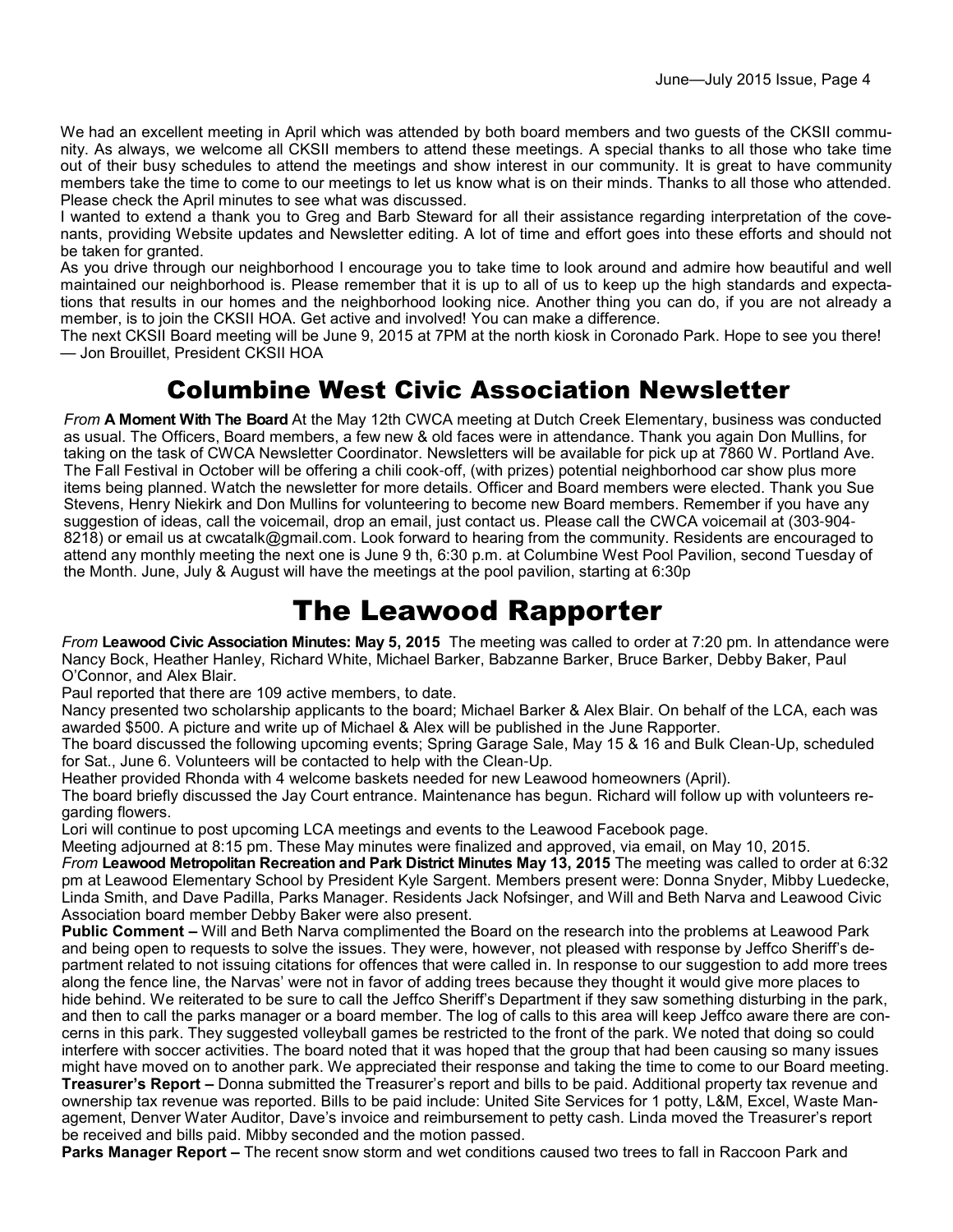Weaver Park. Urban Drainage will take care of removing them. The tree in Raccoon Park fell into a resident's yard and damaged their fence. The district will take care of the fence repair. The tree in Raccoon Park will take some time to remove based on its size, the location and wet conditions. We discussed Mr. Nofsinger's request to replace the tree, and the board agreed that it should be replaced, but that a watering source must be provided. Donna suggested we repair some low sidewalk areas in Weaver Park at the planters by the pavilion. This will be added to our project list. L&M has had a difficult time with mowing due to wet weather. Dave had them mow along the sidewalks to keep the grass from being so high in these locations until the rest of the grass can be mowed. Trees have been purchased for Raccoon Park; but we need mowing and the area dried before trees can go in because of the heavy tree planting equipment. Dave replaced Trex material on the deck seats in Leawood Park that had been removed. He also reported someone had tried to remove the cage that houses the backflow at Leawood Park. Fortunately, they were unsuccessful in removing it, but there was damage done requiring repair. The backflow was stolen previously and had to be replaced. A meeting was held with Urban Drainage and Jefferson County relating to an erosion problem south of the diversion dam on the west bank of Raccoon Creek. There are large boulders there, but the water has been undermining the bank. This area was repaired previously, but resident concerns about too many boulders resulted in lack of protection for the bank. Urban Drainage will advise us of the solution and put it possibly on a fall schedule for repair after Jeffco approves the repair.

Water is now on as of April 30 for all parks, but we have not had to use it lately. Valves and batteries have been replaced and tests done on the systems. Track T needed some repairs to a broken lateral line and sprinkler heads from the C-Line contractor driving big trucks in the area. The contractor has been invoiced for Dave's repair work. **Correspondence –** A letter from Denver Water was received stating no usage had been recorded and a new electronic

device was installed in case there was a problem with the old one. Kyle will follow up to state we had just turned on the sprinklers and no watering had been done in the area mentioned.

**Old Business: Projects –** Due to a delay with the C-line contractor's repairs relating to seeding and the wet weather, the potty re-location is delayed. We have bids from contractors for the concrete work and will be ready to go when the ground dries up. United Site Services was asked to come out and try out the area we have designated to make sure they have enough room to service the potty and not drive onto the grass area. Dave said they were in agreement there was enough room.

Girl Scouts Butterfly Station – Girls Scouts have submitted their letter for a Monarch Waystation and should be installing the plants soon.

**New Business: Columbine HS football request** – A request has been made from the football department to have practices in Leawood Park for a week for the freshman football team. They have used the park in the past few years and we granted them permission to practice there again.

**Discuss Board vacancies –** Discussion on desired characteristics and skills, as well as clarifying the various duties for vacant Board positions. The Board will determine a process for seeking candidates for any vacant positions in June. Executive Session - It was moved by Donna and seconded by Linda to go into Executive Session (8:15 pm to 8:30 pm) for the purpose of a discussion on contract negotiations for Parks Manager.

**Future Meetings –** January to May – Leawood Elementary School, June, July and August - Park pavilions or Board member's homes (school is closed), September to December – Leawood Elementary School Posting location: District Board's agendas are posted by the Clerk to the Jefferson County Board of Commissioners board at the county.

The meeting was adjourned 8:40 PM. — *Linda T. Smith, Vice President and Secretary*

### Westbury HOA

**2015 Annual Membership Update** As of May 11, 2015, we have 36 household members, not including online payments. A great continuation for our 2015 MEMBERSHIP DRIVE. Our goal for 2015 is to increase OUR MEMBER-SHIP to 25% of the 273 homeowners in Westbury.

### **WoodBourne**

*From* **Notes From the April Board Meeting** The May Board meeting was held on May 20, 2015. Several HOA sponsored events are coming up. The Annual Garage Sale is June 5 & 6; the Large Item Trash Pickup is June 13; and the Movie Night and the Second Annual BBQ Pitmasters' Cook-off is set for August 1. You won't want to miss any of these events. Wow! Pool season is here and our kids are out of school. Take advantage of this great asset in our community. Construction of the covered patio is nearly complete and the picnic tables and grills will be added shortly.

We are in the middle of our Spring-cleaning HOA summer events. The branch-trimming event was a huge success as we filled half of the parking lot. We will have new and bigger signage for the garage sale this year and that should result in significantly better traffic, and large item pickup will be the following weekend. If you are not receiving the HOA email reminders for these events, please register and signup for emails at www.MSIHOA.com.

BBQ Pitmasters - YES, WE REALLY, REALLY NEED MORE COOKS ! We need a few more BBQ Pitmasters to com-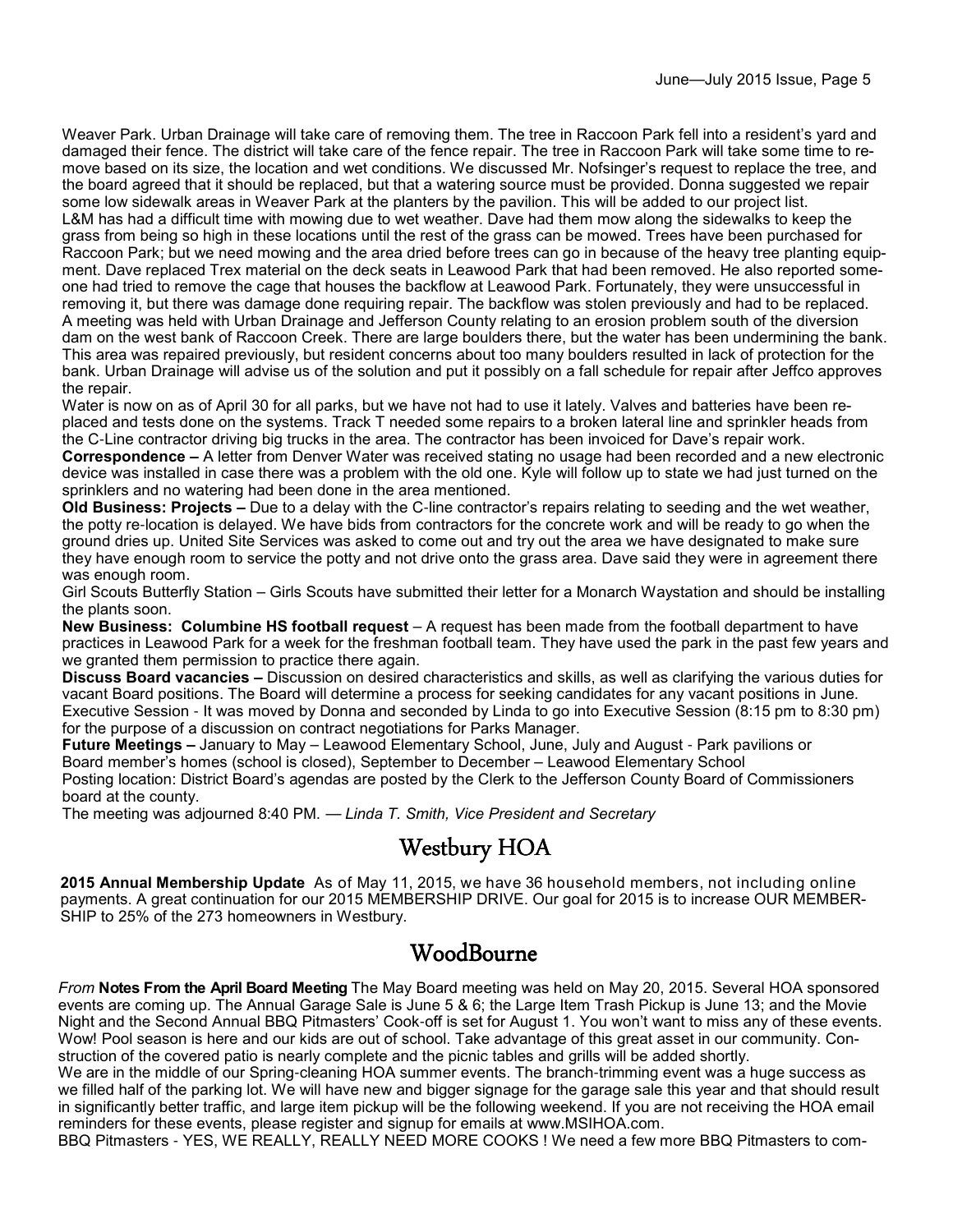pete in the 2nd annual Woodbourne BBQ competition. We will have our local fire department as the judges and participate in our community pot luck. This was a big event last year and this year it will be even bigger. Please let me know if you are interested or have any questions. The HOA and our sponsor (Tom Walker with American Family Insurance) will help the Pitmasters cover their meat costs. — *Jay Hansen, President*

#### **Foothills Park & Recreation District, Contact: Kate Dragoo, Communications & Marketing Supervisor (303) 409- 2525; kate@fhprd.org**

#### **Foothills July Events**

**Kids Play Golf FREE in July** During the month of July, kids play golf FREE Monday-Friday from 2-4 p.m. at Foothills Golf Course (3901 S. Carr St., Denver 80235) and Meadows Golf Club (6937 South Simms St., Littleton 80127). Tee times can be made day of play. www.ifoothills.org/offers

**Independence Day Special, July 4** \$3 swim admission at all Foothills Park & Recreation District's pools during open swim hours on Saturday, July 4, 2015. \$3 admission available during open swim hours only at Ridge Recreation Center Pools, 6th Avenue Pool, Columbine West Pool, Deer Creek Pool and Weaver Hollow Pool (Lilley Gulch Pool closed on 7/4/15). For information visit www.ifoothills.org/events.

**Foothills fall registration, begins July 6** Foothills Park & Recreation District's fall classes will be available for online registration beginning Monday, July 6 at www.ifoothills.org.

**\$3 Pool Parties at Foothills Pools** Cool off at Foothills Park & Recreation District's July pool parties. Admission only \$3 for each pool party during pool party hours. Organized games, activities, food and prizes will be happening at the following locations and times:

Saturday, July 11, 11 a.m. – 1 p.m. at Deer Creek Pool (8637 S. Garrison St.)

Saturday, July 18, 11 a.m. – 1 p.m. at Weaver Hollow Pool (12750 W. Stanford Ave.)

Saturday, July 25, 12-4 p.m. at Ridge Recreation Center (6613 S. Ward St.)

For information visit www.ifoothills.org/events.

**Foothills Entertainment Series** It's the 25th Anniversary of Foothills Park & Recreation District offering FREE concerts in Clement Park! All concerts are free thanks to our sponsors: Colorado Creative Industries, Scientific & Cultural Facilities District (SCFD), National Endowment for the Arts, First Choice Emergency Room, Invision Sally Jobe, Colorado Credit Union, New West Physicians, Colorado Credit Union, Walmart Neighborhood Market, Littleton Drum Studio, South Jeffco Sports Association and Music Go Round.

Performances are family friendly and held in Clement Park (7306 W. Bowles Ave. Littleton, CO 80123) at the Grant Family Amphitheater. Bring blankets or lawn chairs, parking is free, glass containers are prohibited, dogs on leash welcome. For the full line up, visit www.ifoothills.org/concerts

JULY concerts

Friday, July 3, 5-10 p.m. – Red, White & You, patriotic celebration event with the Nacho Men

Thursday, July 16, 7-8:30 p.m. – Wash Park Band (funk, rock, dance)

Saturday, July 18, 6-8 p.m. – Denver Municipal Band Wind Festival "Cannon Concert"

Thursday, July 23, 7-8:30 p.m. – Littleton Conservatory of Rock

Friday, July 24, 7-8:30 p.m. – Shakespeare in the Park, Twelfth Night

Saturday, July 25, 7-8:30 p.m. – Shakespeare in the Park, Twelfth Night

Thursday, July 30, 7-8:30 p.m. – Littleton Drum Studio

Friday, July 31, 7-8:30 p.m. – Shakespeare in the Park, Twelfth Night

Saturday, August 1, 7-8:30 p.m. – Shakespeare in the Park, Twelfth Night

| COHOPE Treasury Activity: May—June 2015<br>l Deposits                                       | Beginning Balance May 6, 2015 |  | 1842.49<br>40.00 |  |
|---------------------------------------------------------------------------------------------|-------------------------------|--|------------------|--|
| Paavola \$20, Francone \$20<br>l Withdrawals                                                |                               |  | 36.97            |  |
| May newsletter \$5.39, June newsletter \$5.39, Website 26.19<br>Ending Balance July 1, 2015 |                               |  |                  |  |
| <b>W R Moore, Treasurer</b>                                                                 |                               |  |                  |  |





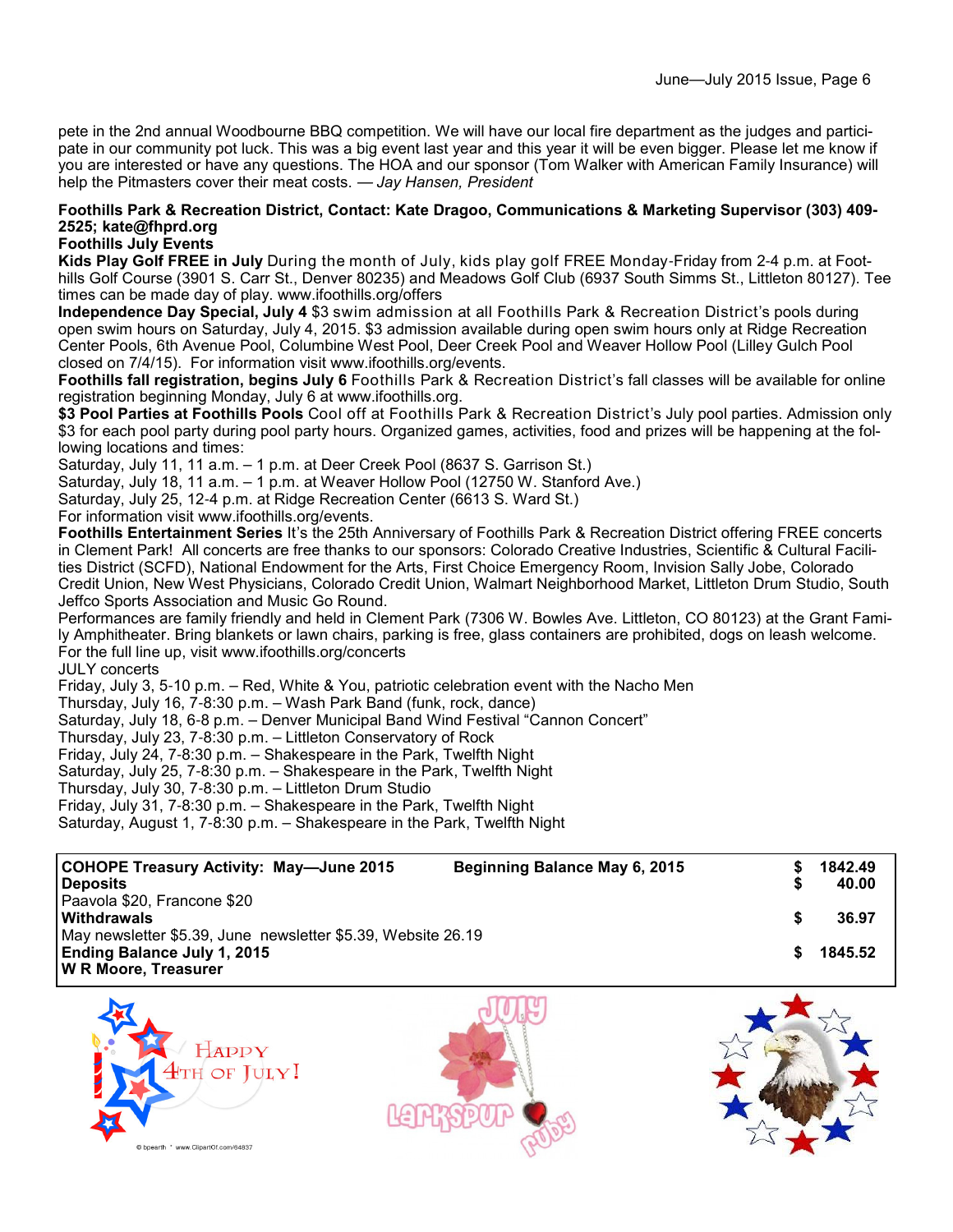### **Behind the badge—Sheriff's Office and Police Department--Internet Safety by Sheriff Jeff**

**Shrader** Whether JCSO encourages our citizens to be active and engaged on social media, especially when it comes to community crime and safety notifications. Since June is Internet Safety month we'd like to take this opportunity to advise our citizens of the potential pitfalls of becoming too social on social media.

Coincidentally, we recently received this request from a citizen: "I was hoping the Sheriff's Office could post a reminder to people about what not to post on social media sites. I have seen several notices for babysitters and other posts indicating children at home alone. I don't want to be the 'know-it-all' neighbor, but think it would be helpful if you sent a reminder." This begs the question: Are you aware of these dangers of social networking and how best to protect your privacy?

More is NOT better. Predators are often inadvertently 'friended' into social media sites by those who think more is better when it comes to friends. Predators also lurk in chat rooms, send anonymous messages and participate in gaming sites under false pretenses. The prevailing rule is to limit online conversations to people you know face-to-face. Bottom line, the larger and less intimate your friend list is, the more cautious you should be about what you post.

Keep your private information private. Be cautious when posting personal information. Revealing where you are, your future plans, or your address is an open invitation for identity thieves, scams, burglars, or worse. Vigilance to privacy can't prevent all dangers, but it's a huge step toward keeping strangers away from your personal information. Think twice before posting photos. Photos can be used to identify you off-line and can be altered or shared. Having a small but trusted network of friends, may afford you the luxury to share more than you would if you had a larger and more random network.

Parental controls. Make sure you know all the apps on your child's devices. Consider parental controls where you as the parent control what apps can be added. It's wise to remind your children to never give out personal information to other gamers, such as the school they attend, city they live in, or even names of other gamer friends.

Trust your instincts. If you are contacted by a stranger online, find out if any of your friends know the person, or run an online search on them. If you feel threatened or uncomfortable during an online interaction, don't continue the dialogue.

**Fight the Bite . . . Know the 4 Ds of West Nile Virus Prevention—**The recent rains followed by warm weather have increased the number of tiny flying insects in Jefferson County. At this time, many of these insects are nuisance species like midges or gnats but the mosquito season is here and their numbers will increase in the coming weeks along with possible exposure to West Nile Virus. The best way to protect yourself, your family and your community from mosquito bites and the potential of contracting West Nile Virus is to follow the four Ds: Drain, Dusk/Dawn, Dress, DEET. DRAIN: Even the smallest containers like coffee and soda cans can be enough water for mosquitoes to lay eggs so everyone should thoroughly inspect all areas around their home and work for standing water and drain or empty all standing water.

DUSK/DAWN: Take extra care to use repellent and protective clothing during evening and early morning (dusk and dawn) or consider avoiding outdoor activities during these times when mosquitoes are most active.

DRESS: Dress in long sleeves and pants during dusk and dawn or in areas where mosquitoes are active. Wearing lightcolored clothing may also help prevent being bitten.

DEET, Picariden or Oil of Lemon Eucalyptus: Wear insect repellant containing either DEET, Picariden or oil of lemon eucalyptus.

Follow label instructions

Apply repellants to exposed skin and/or clothing.

Never use repellants over cuts, wounds or irritated skin

If using DEET, choose the concentration that best fits the amount of time spent outside. 25 percent DEET lasts up to 5 hours, 5 percent lasts 45-90 minutes. Use a concentration of 30 percent or less for children.

DEET should not be used on children less than 6 months of age. Oil of lemon eucalyptus should not be used on children less than 3 years of age.

In 2014, as reported by the Colorado Department of Pubic Health and Environment, a total of 118 cases of human West Nile Virus (WNV) infection were identified in Colorado from 24 different counties.

For more information about West Nile Virus, please visit the JCPH website or the Colorado Fight the Bite website or call our Zoonosis Program at 303-232-6301.

![](_page_6_Picture_19.jpeg)